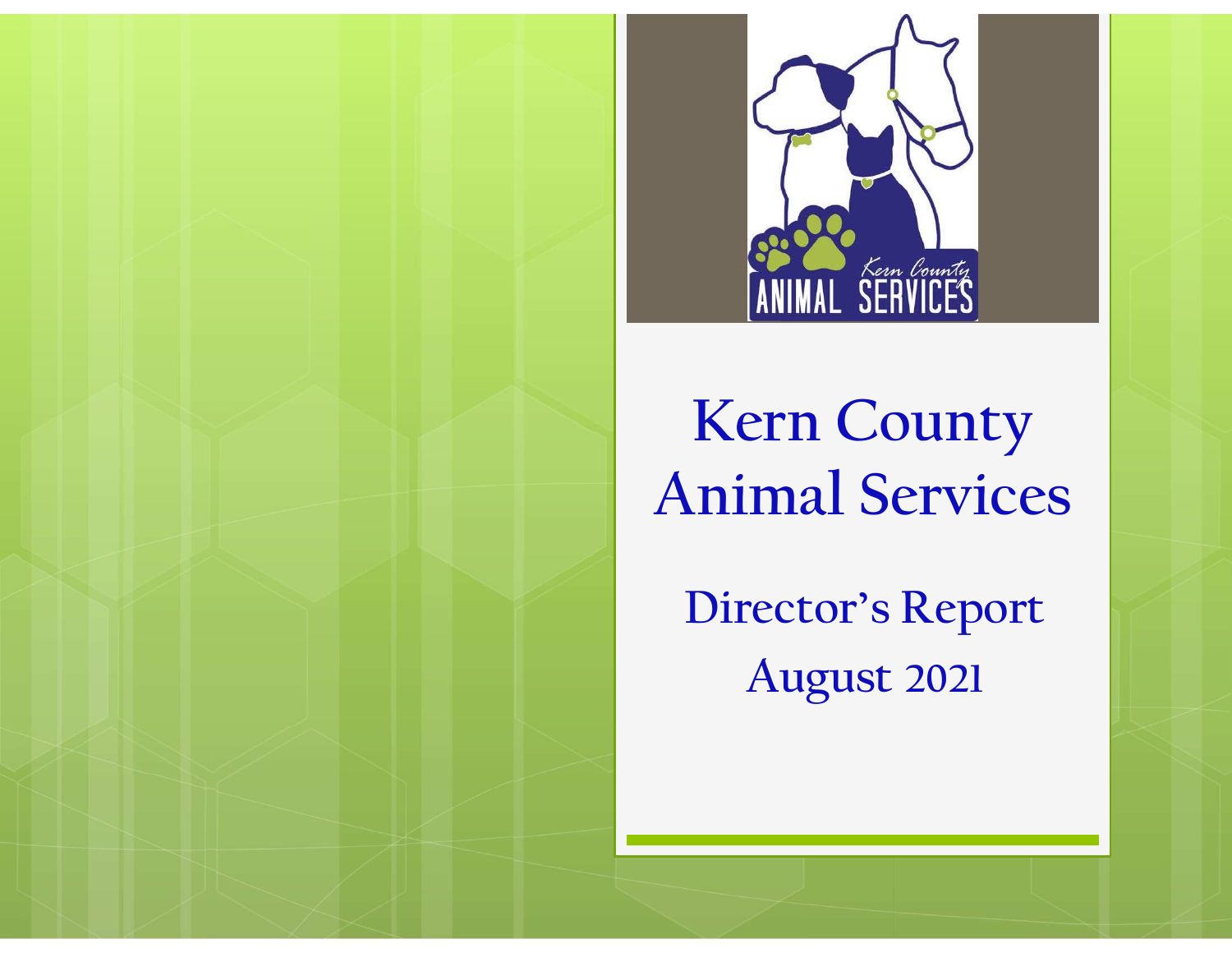# Program Highlights

#### Foster

 56 dogs, 35 puppies, 1 cat and 77 kittens and 1 rabbit entered the Department's Foster Care Program for a total of 170 animals in the month of August 2021.

#### TNR

 330 cats were spayed or neutered and released in August 2021. Since 2013, 13,891 cats have been spayed or neutered, and returned to field.

### Adoption

• 161 dogs, 35 puppies, 20 cats, and 111 kittens under 5 months of age were adopted for a total of 327 animals adopted from Kern County Animal Shelters in August of 2021.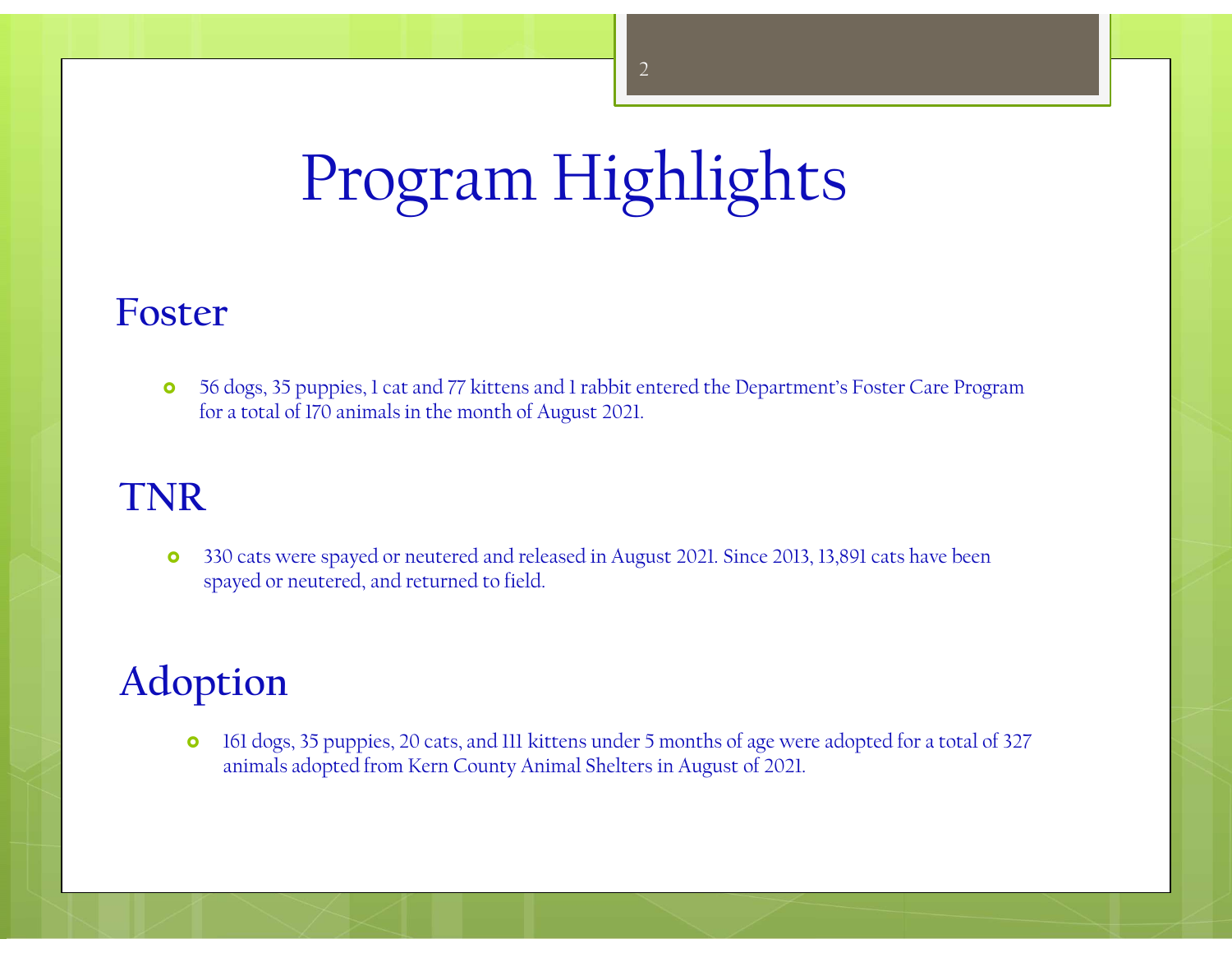### Vaccination Clinics

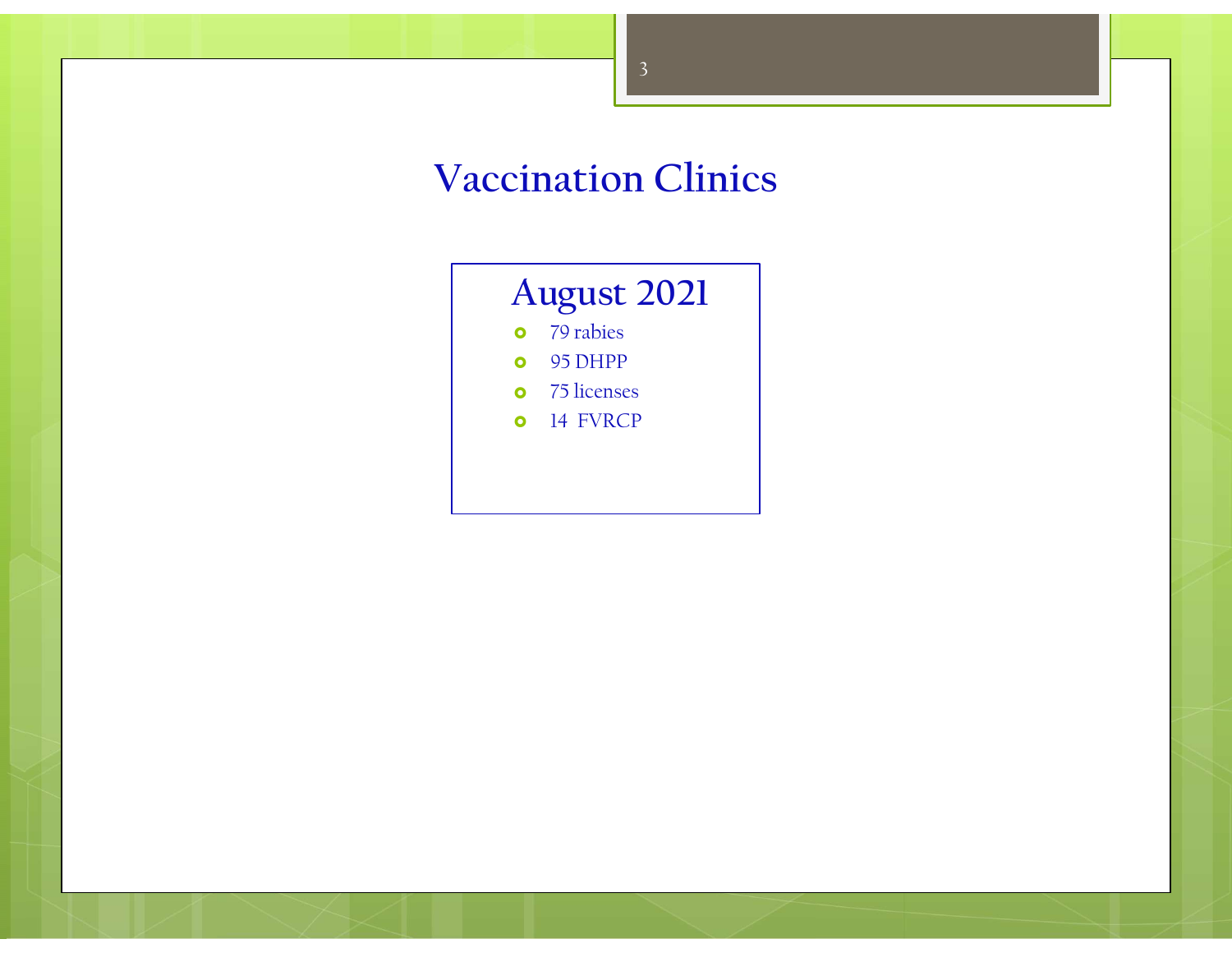### Adoptions Year To Date

 935 dogs, 150 puppies under 5 months, 114 cats and 433 kittens under 5 months have been adopted.

Rescue Year To Date

 388 dogs, 317 puppies under 5 months, 45 cats and 135 kittens under 5 months have been saved by Rescue partners.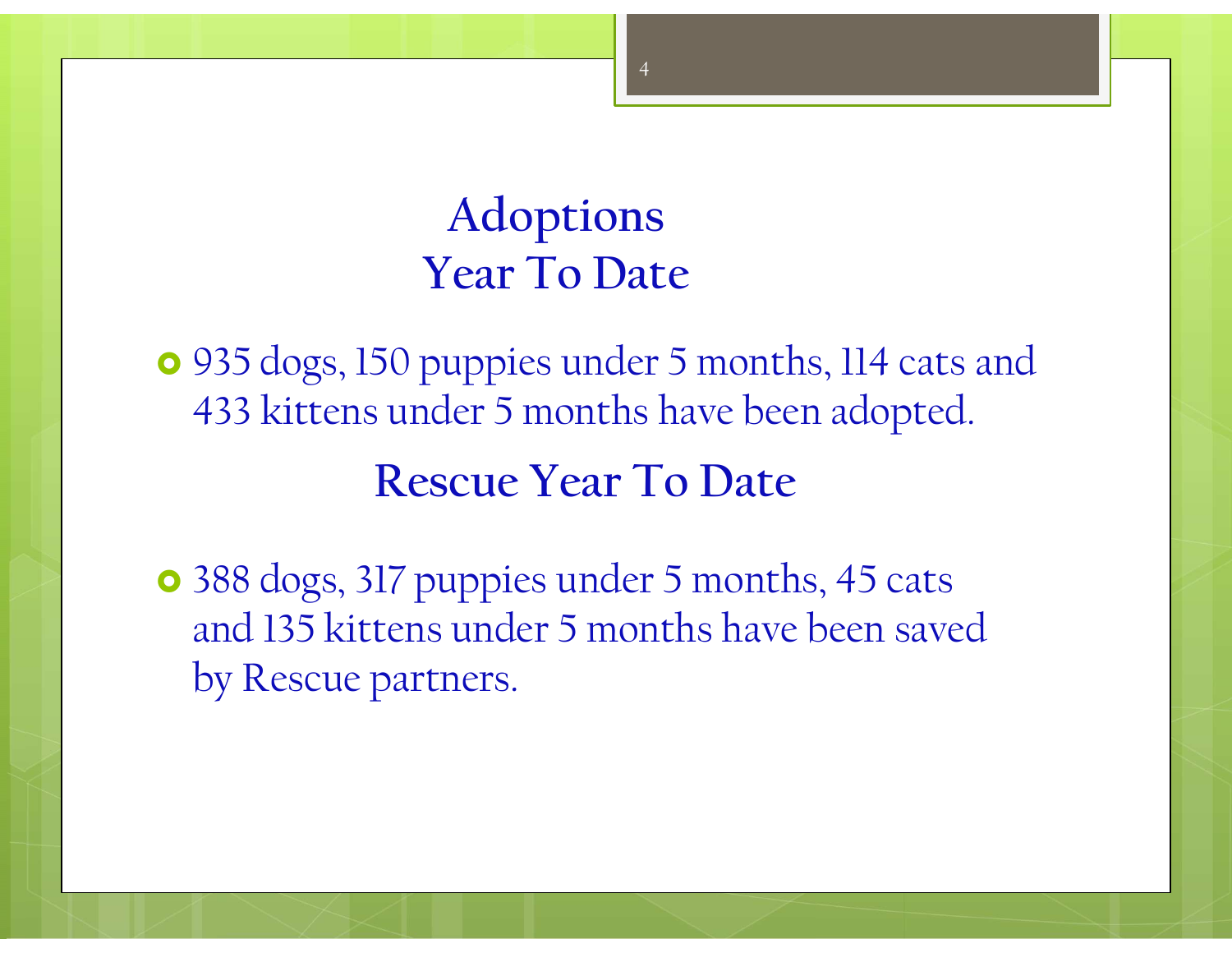### Field Services

| vices               |                       |  |
|---------------------|-----------------------|--|
|                     | 5                     |  |
| <b>AUGUST 2021</b>  | <b>Calls Per Area</b> |  |
| Lake Isabella       | 92                    |  |
| Mojave              | 82                    |  |
| <b>North County</b> | 42                    |  |
| <b>Northeast</b>    | 244                   |  |
| Northwest           | 162                   |  |
| Ridgecrest          | 21                    |  |
| Southeast           | 154                   |  |
| Southwest           | 98                    |  |
| Taft                | 66                    |  |
| Tehachapi           | 46                    |  |
| <b>Total</b>        | 1,007                 |  |

- <sup>o</sup> 21 dogs were returned to their owners in the field in August 2021.
- 47 dogs were secured on property by Animal Control Officers in August 2021.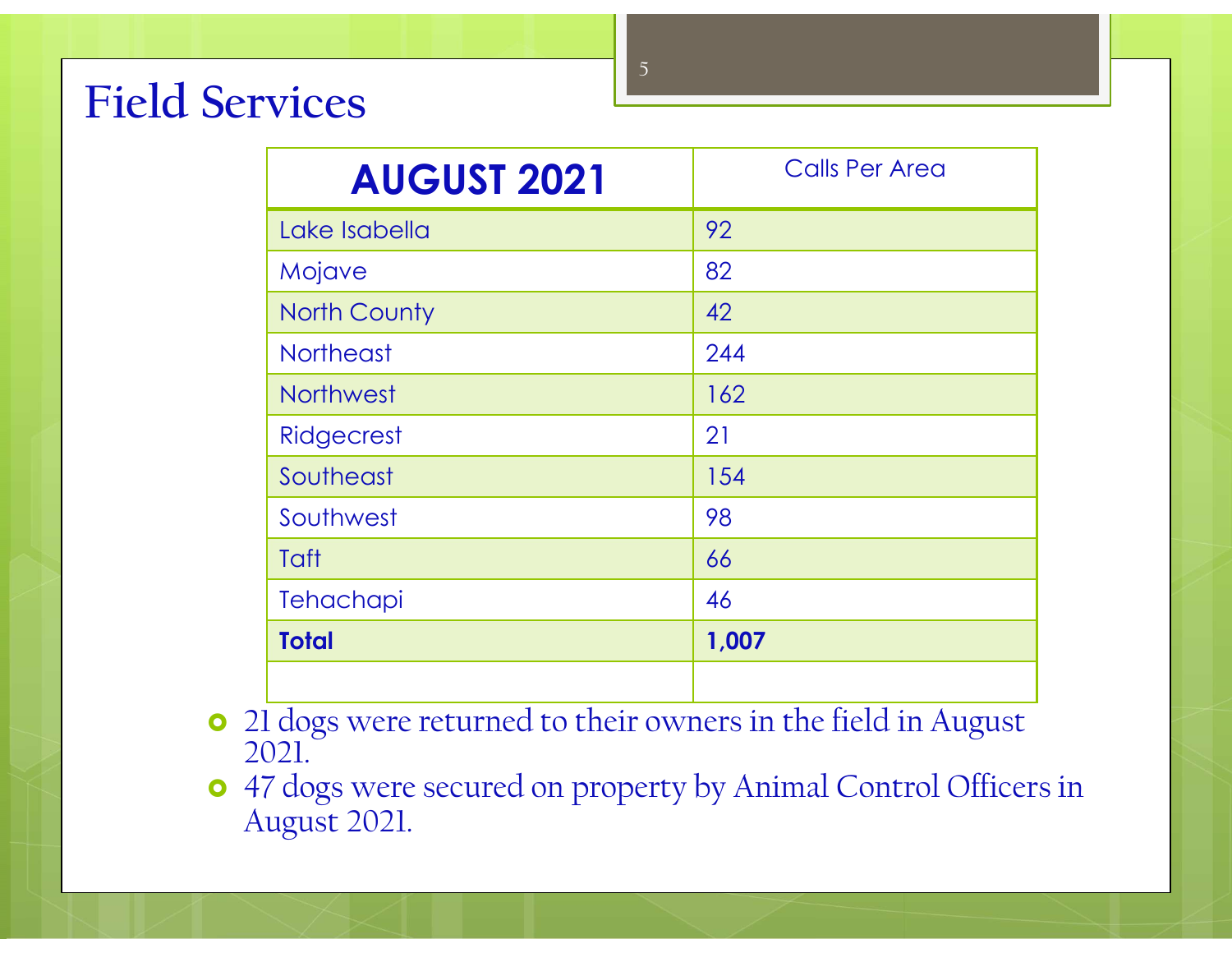The department held a fee waived adoption event on August 20<sup>th</sup> and August 21st. A total of 87 animals were adopted in these 2 days!

# FEE WAIVED **ADOPTIONS!**

### All adoptions are free this Friday & Saturday!







661-868-7100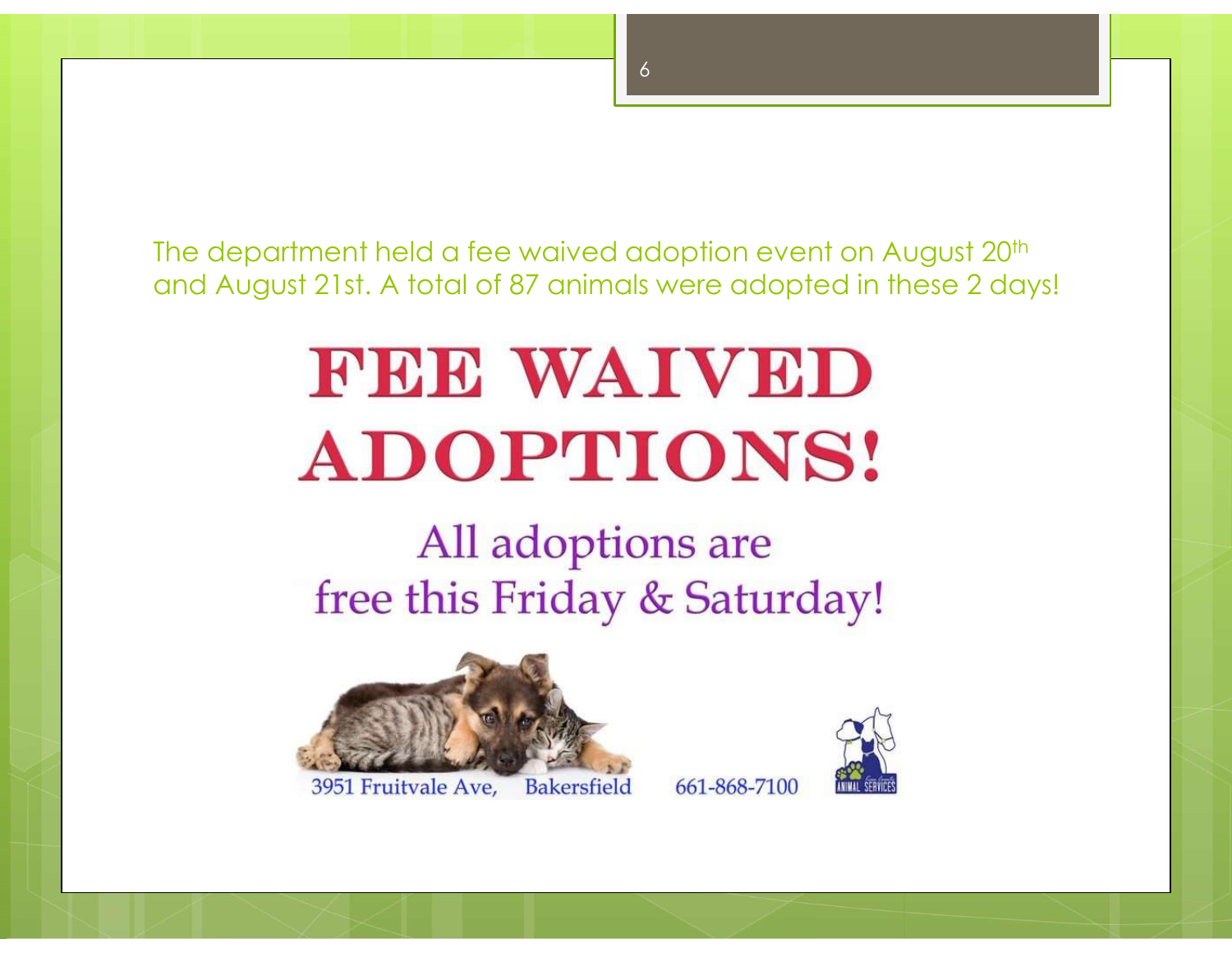### French Fire

- Animal Services responded to the French Fire in the Kern River valley on Friday, August 20
- In partnership with CCADT, care was provided 7 days a week to approximately 45 animals over the course of two weeks to help evacuated residents stay safe with their pets
- Both Animal Services large and small evacuation trailer were deployed, in addition to using a portion of a cache of emergency response supplies that had been located in the KRV
- Officers responded to calls daily in the area in units, providing shelter-in-place care, delivering supplies, and evacuating animals to safety

7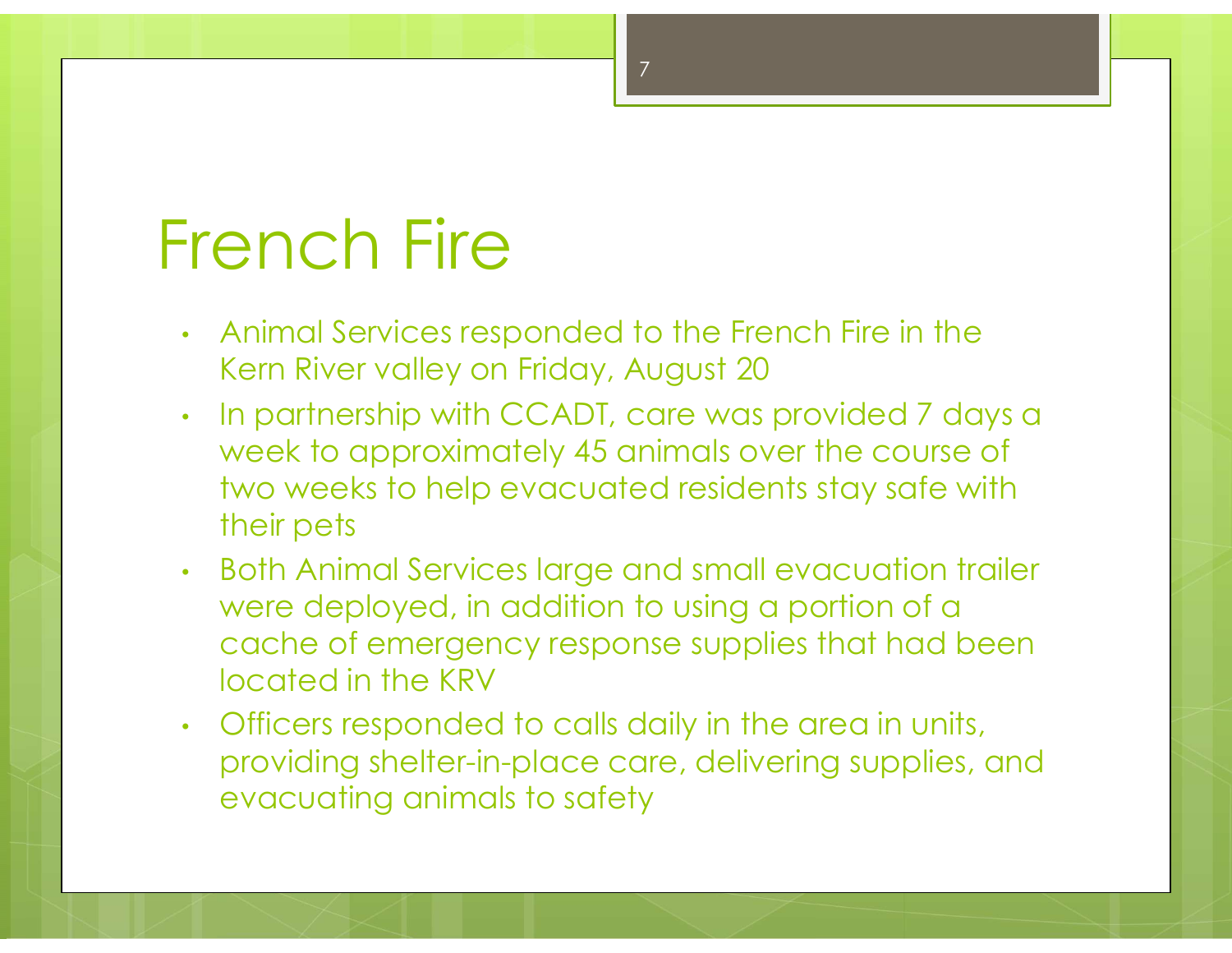## French Fire Reponse



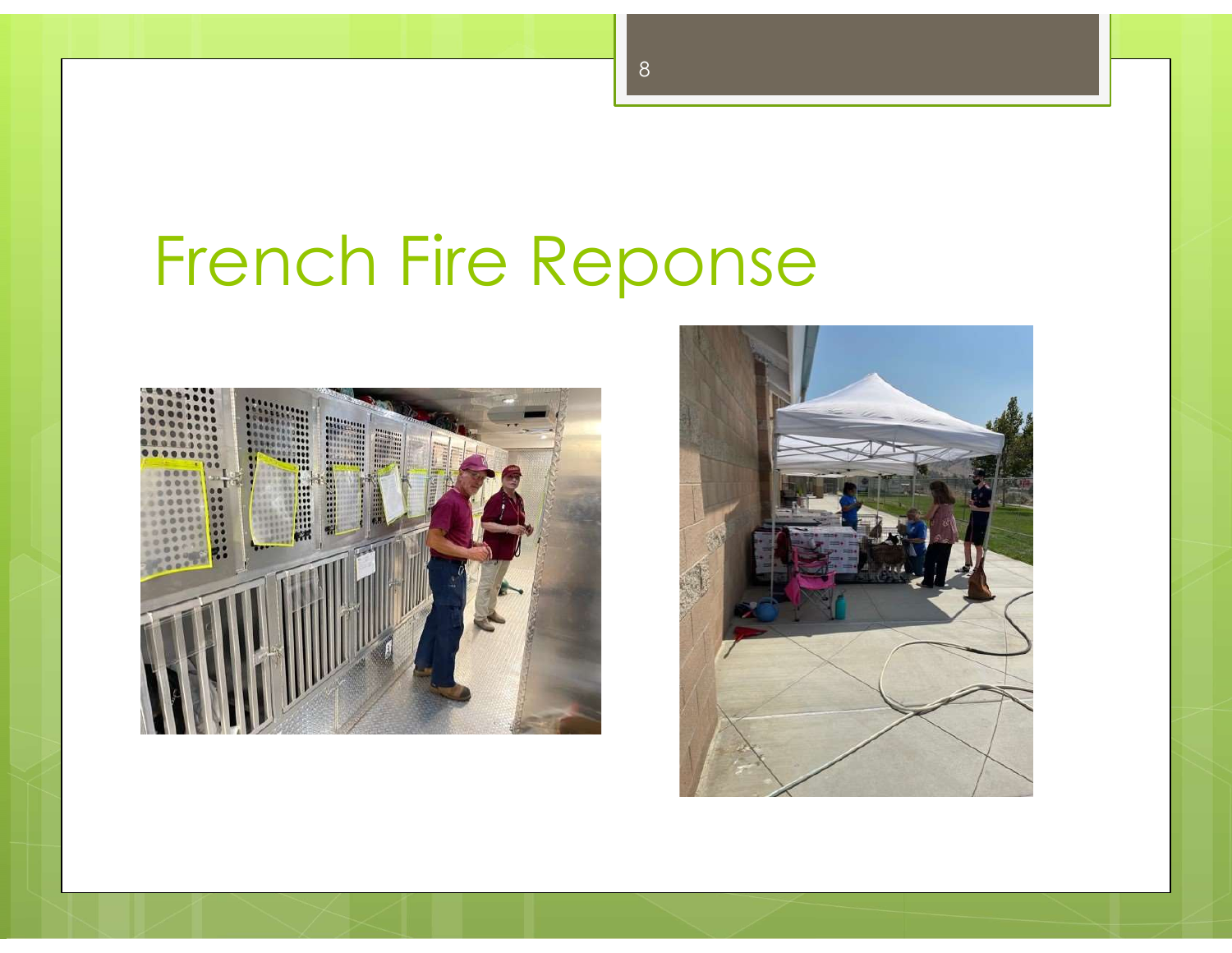# French Fire Response